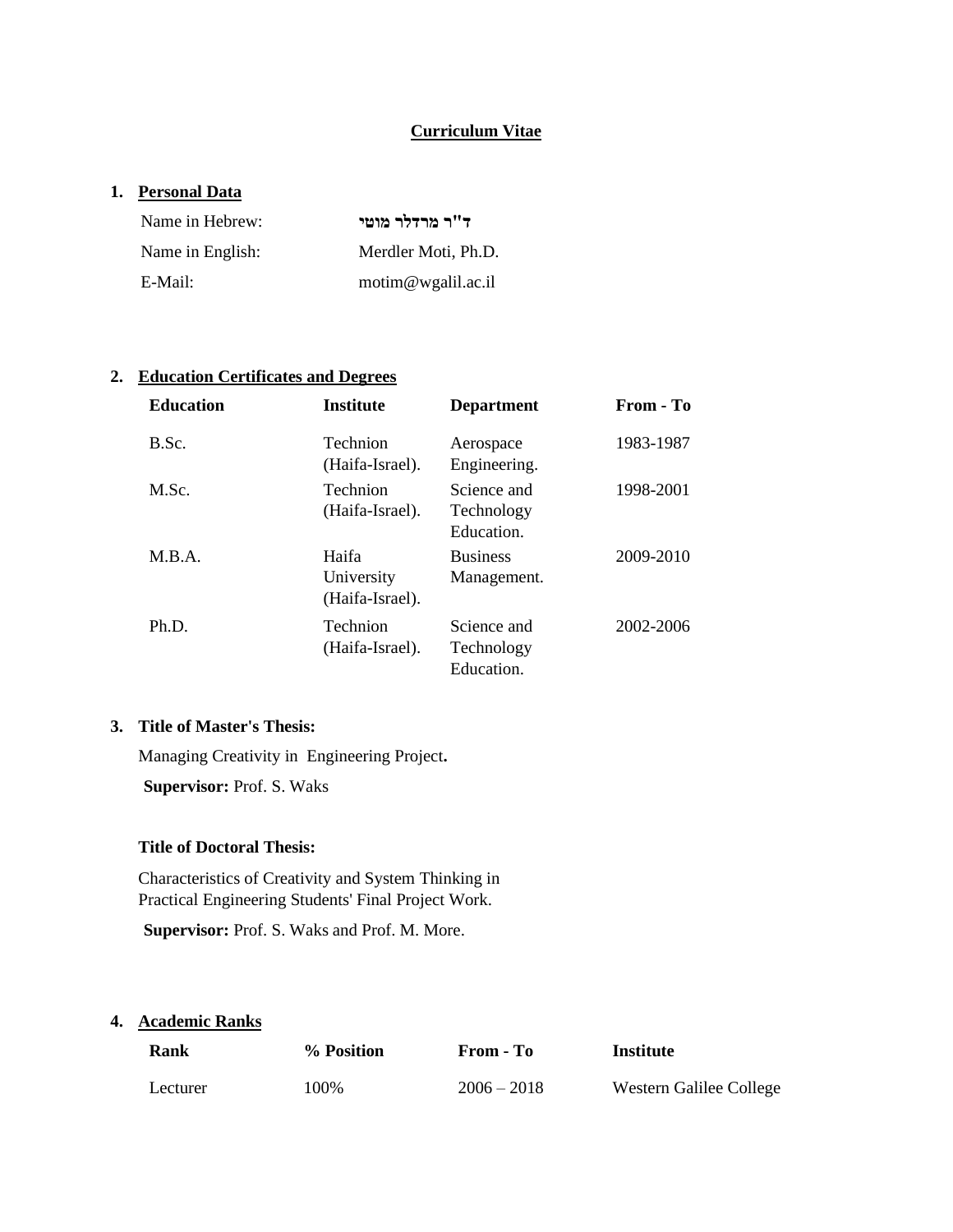#### **5. Grants and Awards**

| Year | Name of Grant/Award                                                |
|------|--------------------------------------------------------------------|
| 1999 | the Bnei Brit Association – Haifa.                                 |
| 2001 | Ministry of Education - Eshkol Fellowship for the Master's Thesis. |

#### **6. Active Participation in Conferences (Only from 2001)**

Waks, S., & Merdler, M. (2005). Disciplinary and Interdisciplinary Knowledge, as Creativity Factor in Engineering Projects Design. *EISTA conference- Orlando 2004*, 159-167.

Merdler, M. (2012). Information Characteristics Perceptions and Information Source Preferences in Learning among Jewish and Arab Students in Israel. *ICERI2012 - 5th International Conference of Education, Research and Innovation* – 19th - 21st of November, 2012, Madrid, Spain.

Peled, Y. & Merdler, M. (2017). Tendencies and Preferences of Choosing Information Sources in Academic Learning: A Case of Native Hebrew and Native Arabic Speakers in Israel. *12th Annual Education and Development Conference* (5-7 March 2017, Bangkok, Thailand).

#### **7. Positions Held**

| <b>From-To</b> | Institute                   | <b>Position</b>                                                                                                                                                                     | % Position |
|----------------|-----------------------------|-------------------------------------------------------------------------------------------------------------------------------------------------------------------------------------|------------|
| 2000-2004      | Western Galilee<br>College. | Academic Head of Program and Director 100%<br>of Professionalization Teachers of the<br>Mathematics Elementary School -<br>Ministry of Education - Western Galilee<br>Sub-district. |            |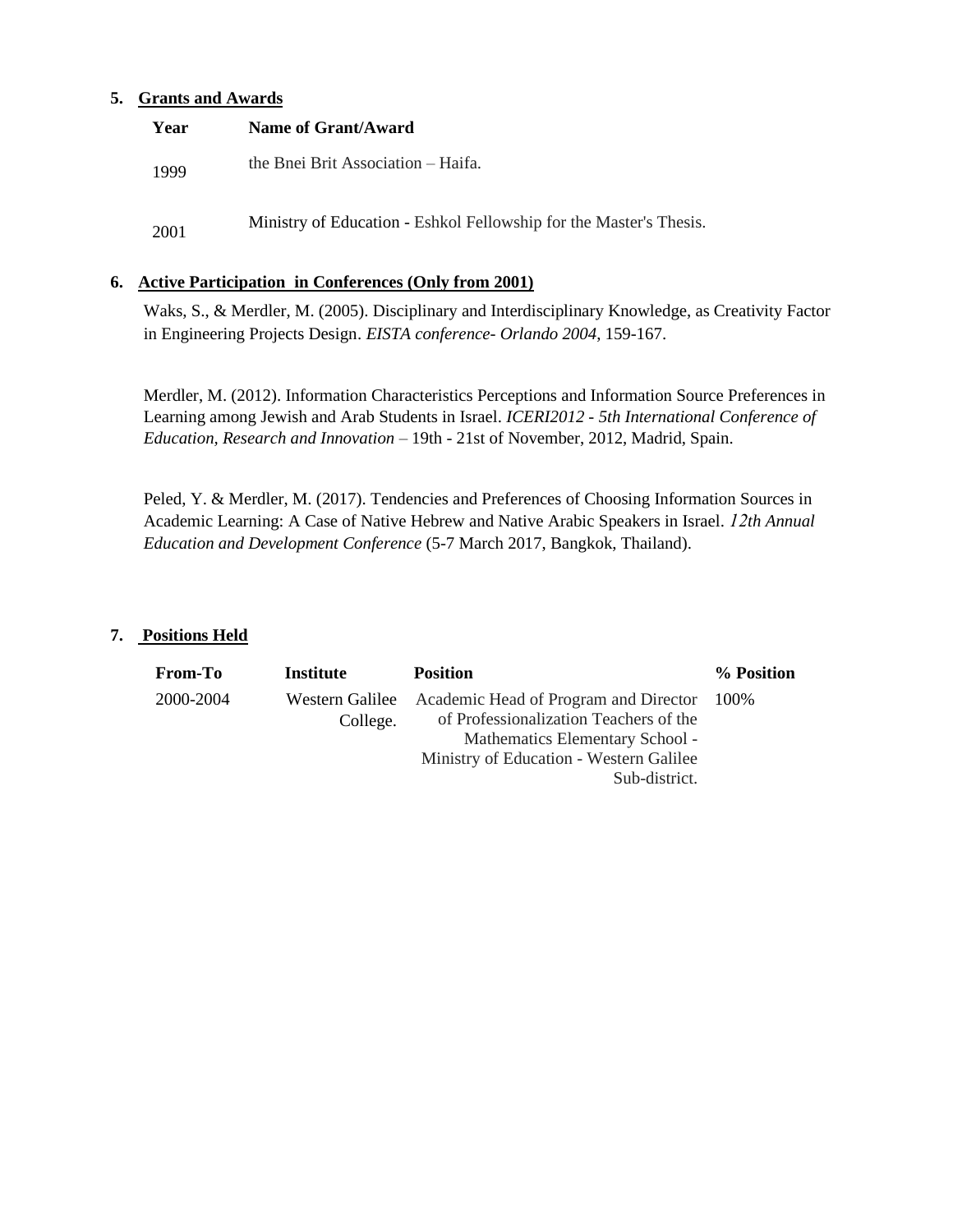# **8. Additional Professional Experience (Public Positions)**

Head of Science and Technological department – High school and practical engineering (Handasaim).

Head of Informal education department – Nahariya Municipality.

### **9. Scientific Areas of Specialization**

S.T.S (Science, Technology and Society), Creativity and Innovation in Education, Management and Leadership, Curriculum Design and In-service training.

### **10. Academic Profile**

- The University of Haifa- Department of Leadership and Policy in Education: Education Leadership, Self-Management, School Autonomy - Graduate. Special IDF program.
- Western Galilee College. Management School and the Department of Education Undergraduate.